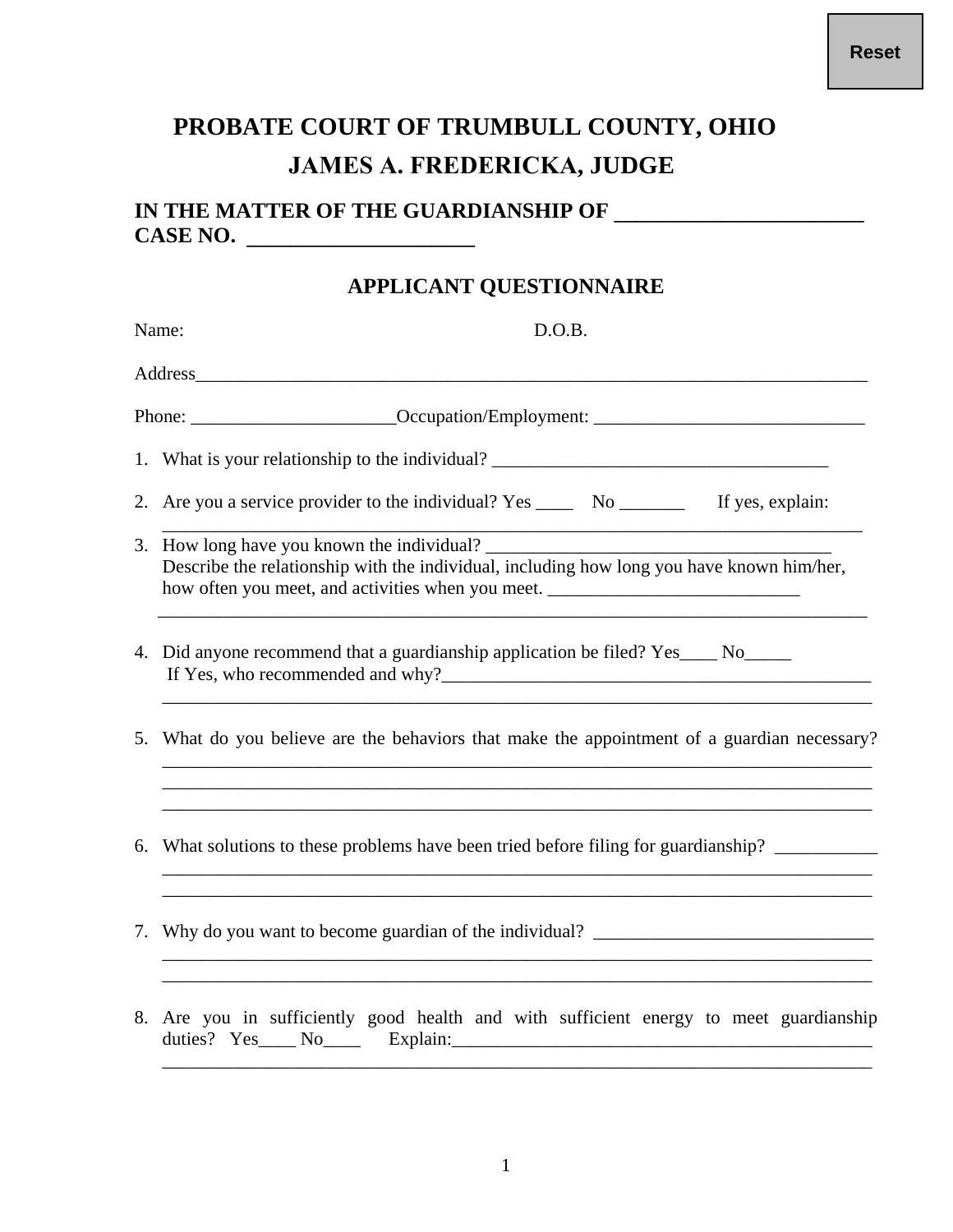9. Do you know of anyone else who would also be interested in becoming the guardian or will be helping you fulfill guardianship responsibilities? Yes \_\_\_\_\_\_ No \_\_\_\_\_\_ Explain:

\_\_\_\_\_\_\_\_\_\_\_\_\_\_\_\_\_\_\_\_\_\_\_\_\_\_\_\_\_\_\_\_\_\_\_\_\_\_\_\_\_\_\_\_\_\_\_\_\_\_\_\_\_\_\_\_\_\_\_\_\_\_\_\_\_\_\_\_\_\_\_\_\_\_\_ \_\_\_\_\_\_\_\_\_\_\_\_\_\_\_\_\_\_\_\_\_\_\_\_\_\_\_\_\_\_\_\_\_\_\_\_\_\_\_\_\_\_\_\_\_\_\_\_\_\_\_\_\_\_\_\_\_\_\_\_\_\_\_\_\_\_\_\_\_\_\_\_\_\_\_\_

\_\_\_\_\_\_\_\_\_\_\_\_\_\_\_\_\_\_\_\_\_\_\_\_\_\_\_\_\_\_\_\_\_\_\_\_\_\_\_\_\_\_\_\_\_\_\_\_\_\_\_\_\_\_\_\_\_\_\_\_\_\_\_\_\_\_\_\_\_\_\_\_\_\_\_\_ \_\_\_\_\_\_\_\_\_\_\_\_\_\_\_\_\_\_\_\_\_\_\_\_\_\_\_\_\_\_\_\_\_\_\_\_\_\_\_\_\_\_\_\_\_\_\_\_\_\_\_\_\_\_\_\_\_\_\_\_\_\_\_\_\_\_\_\_\_\_\_\_\_\_\_\_

- 10. In general, what is your plan for overseeing the care of the individual? \_\_\_\_\_\_\_\_\_\_\_\_\_\_\_\_\_\_\_\_\_\_\_\_\_\_\_\_\_\_\_\_\_
	- a. Do you have sufficient time to fulfill guardianship duties? Yes\_\_\_No \_\_\_\_\_\_\_
	- b. Are you familiar with her/his medical problems and medications? Yes \_\_\_\_\_\_ No

\_\_\_\_\_\_\_\_\_\_\_\_\_\_\_\_\_\_\_\_\_\_\_\_\_\_\_\_\_\_\_\_\_\_\_\_\_\_\_\_\_\_\_\_\_\_\_\_\_\_\_\_\_\_\_\_\_\_\_\_\_\_\_\_\_\_\_\_\_\_ \_\_\_\_\_\_\_\_\_\_\_\_\_\_\_\_\_\_\_\_\_\_\_\_\_\_\_\_\_\_\_\_\_\_\_\_\_\_\_\_\_\_\_\_\_\_\_\_\_\_\_\_\_\_\_\_\_\_\_\_\_\_\_\_\_\_\_\_\_\_

\_\_\_\_\_\_\_\_\_\_\_\_\_\_\_\_\_\_\_\_\_\_\_\_\_\_\_\_\_\_\_\_\_\_\_\_\_\_\_\_\_\_\_\_\_\_\_\_\_\_\_\_\_\_\_\_\_\_\_\_\_\_\_\_\_\_\_\_\_\_

\_\_\_\_\_\_\_\_\_\_\_\_\_\_\_\_\_\_\_\_\_\_\_\_\_\_\_\_\_\_\_\_\_\_\_\_\_\_\_\_\_\_\_\_\_\_\_\_\_\_\_\_\_\_\_\_\_\_\_\_\_\_\_\_\_\_\_\_\_\_

- c. List the names of any community service providers and the nature of the services they provide. (APS, VNA, Senior Services, etc.)\_\_\_\_\_\_\_\_\_\_\_\_\_\_\_\_\_\_\_\_\_\_\_\_\_\_\_\_\_\_\_\_\_\_\_
- d. Where will the individual live?

e. Is this an adequate setting?

f. Does this setting meet the needs of the individual? Yes \_\_\_\_ No \_\_\_\_\_ Explain:\_\_\_\_\_\_\_\_\_\_\_\_\_\_\_\_\_\_\_\_\_\_\_\_\_\_\_\_\_\_\_\_\_\_\_\_\_\_\_\_\_\_\_\_\_\_\_\_\_\_\_\_\_\_\_\_\_\_\_\_\_\_\_

g. What is the distance from your residence? \_\_\_\_\_\_\_\_\_\_\_\_\_\_\_\_\_\_\_\_\_\_\_\_\_\_\_\_\_\_\_\_\_\_\_

h. How often do you plan to visit, and how will you oversee these living arrangements?

\_\_\_\_\_\_\_\_\_\_\_\_\_\_\_\_\_\_\_\_\_\_\_\_\_\_\_\_\_\_\_\_\_\_\_\_\_\_\_\_\_\_\_\_\_\_\_\_\_\_\_\_\_\_\_\_\_\_\_\_\_\_\_\_\_\_\_\_\_\_

\_\_\_\_\_\_\_\_\_\_\_\_\_\_\_\_\_\_\_\_\_\_\_\_\_\_\_\_\_\_\_\_\_\_\_\_\_\_\_\_\_\_\_\_\_\_\_\_\_\_\_\_\_\_\_\_\_\_\_\_\_\_\_\_\_\_\_\_\_\_

\_\_\_\_\_\_\_\_\_\_\_\_\_\_\_\_\_\_\_\_\_\_\_\_\_\_\_\_\_\_\_\_\_\_\_\_\_\_\_\_\_\_\_\_\_\_\_\_\_\_\_\_\_\_\_\_\_\_\_\_\_\_\_\_\_\_\_\_\_\_

- i. Have social activities, recreation and entertainment been considered? Explain:
- j. How will transportation for medical care, recreation, etc. be handled?

\_\_\_\_\_\_\_\_\_\_\_\_\_\_\_\_\_\_\_\_\_\_\_\_\_\_\_\_\_\_\_\_\_\_\_\_\_\_\_\_\_\_\_\_\_\_\_\_\_\_\_\_\_\_\_\_\_\_\_\_\_

k. If individual will be living with you, what arrangements can you make to take time off from these responsibilities/care? \_\_\_\_\_\_\_\_\_\_\_\_\_\_\_\_\_\_\_\_\_\_\_\_\_\_\_\_\_\_\_\_\_\_\_\_\_\_\_\_\_\_\_